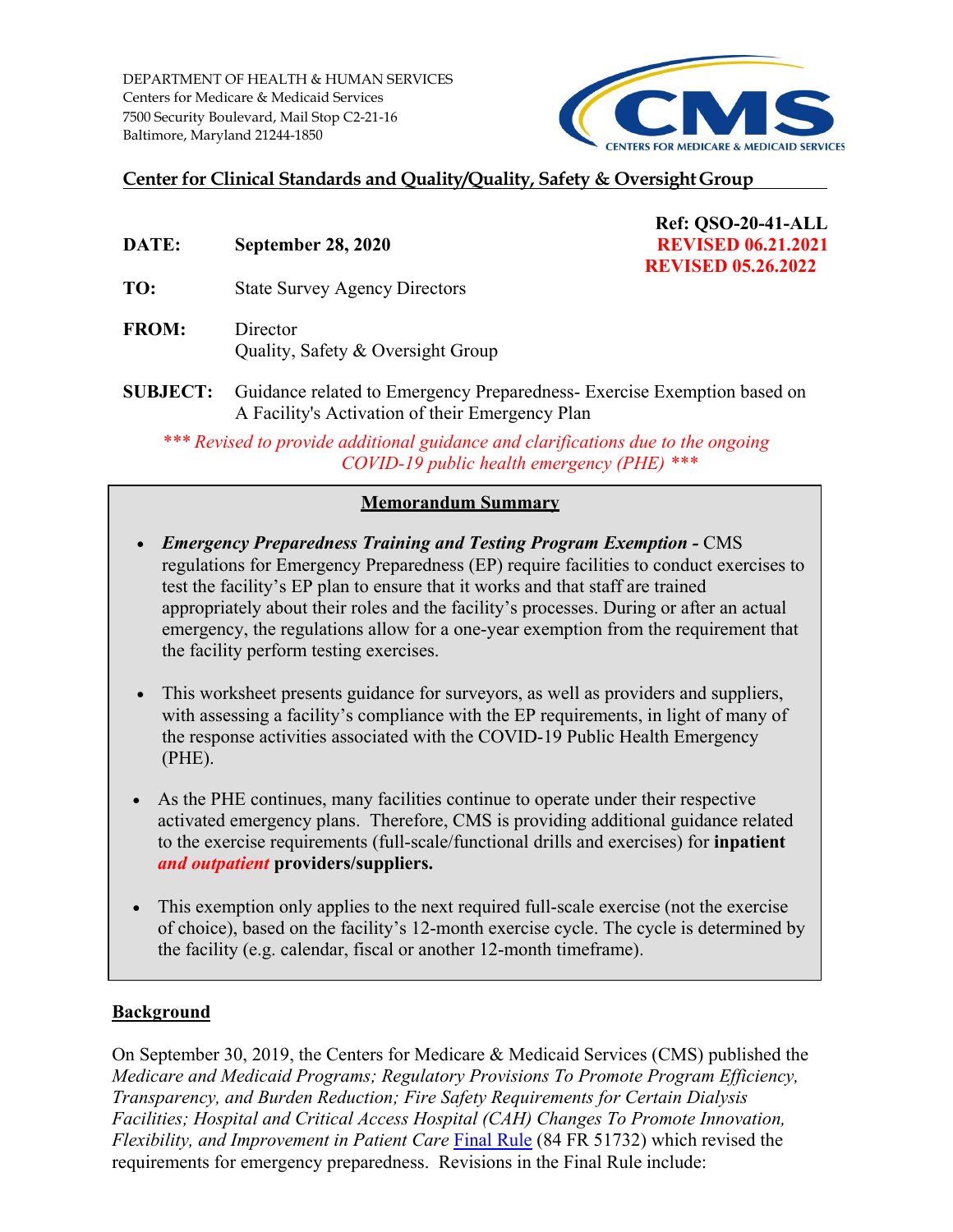- CMS removed the requirements for facilities to document efforts to contact local, tribal, regional, State, and Federal emergency preparedness officials and for facilities to document their participation in collaborative and cooperative planning efforts;
- • CMS revised cycles for review and updates requirements to the emergency which will still be required to review their emergency program annually. preparedness program. Specifically, all applicable providers and suppliers review their emergency program biennially, except for Long Term Care (LTC) facilities,
- requiring facilities to provide training biennially (every two years) after facilities • CMS revised training program requirements, specifically, that facilities develop and maintain a training program based on the facility's emergency plan annually by conduct initial training for their emergency program, except for LTC facilities, which will still be required to provide training annually. However, additional training is required when the emergency plan is significantly updated.

Additionally, the Final Rule revised the emergency preparedness testing exercise requirements. As discussed below, the regulations allow for an exemption to the testing requirements during or after an actual emergency. If a provider experiences an actual natural or man-made emergency that requires activation of their emergency plan, inpatient and outpatient providers will be exempt from their next required full-scale community-based exercise or individual, facility-based functional exercise following the onset of the actual event. In light of the PHE, CMS is clarifying the testing exercise requirements to ensure that surveyors and providers, and suppliers are aware of the exemption available based on the activation of their emergency plans.

# **Testing Exercise Definitions**:

 "required" exercises; and 2) mock disaster drills, table-top exercises, or workshops as the based exercises. CMS further defines the exercises as follows: CMS defines the testing exercises required under the emergency preparedness regulations in two categories. Specifically, 1) full-scale, functional, and individual-facility-based exercises as the "exercises of choice," which could also include the full-scale functional and individual-facility

**Full-Scale Exercise (FSE):** A full scale exercise is an operations-based exercise that typically involves multiple agencies, jurisdictions, and disciplines performing functional (for example, joint field office, emergency operation centers, etc.) and integration of operational elements involved in the response to a disaster event, i.e. "boots on the ground" response activities (for example, hospital staff treating mock patients).

 **Functional Exercise (FE):** "FEs are designed to validate and evaluate capabilities, multiple functions and/or sub-functions, or interdependent groups of functions. FEs are typically focused on exercising plans, policies, procedures, and staff members involved in management, direction, command, and control functions" as defined by DHS's Homeland Security Exercise and Evaluation Program (HSEEP).

 organization. Drills are commonly used to provide training on new equipment, validate **Mock Disaster Drill (Exercise of Choice Only):** A drill is a coordinated, supervised activity usually employed to validate a specific function or capability in a single agency or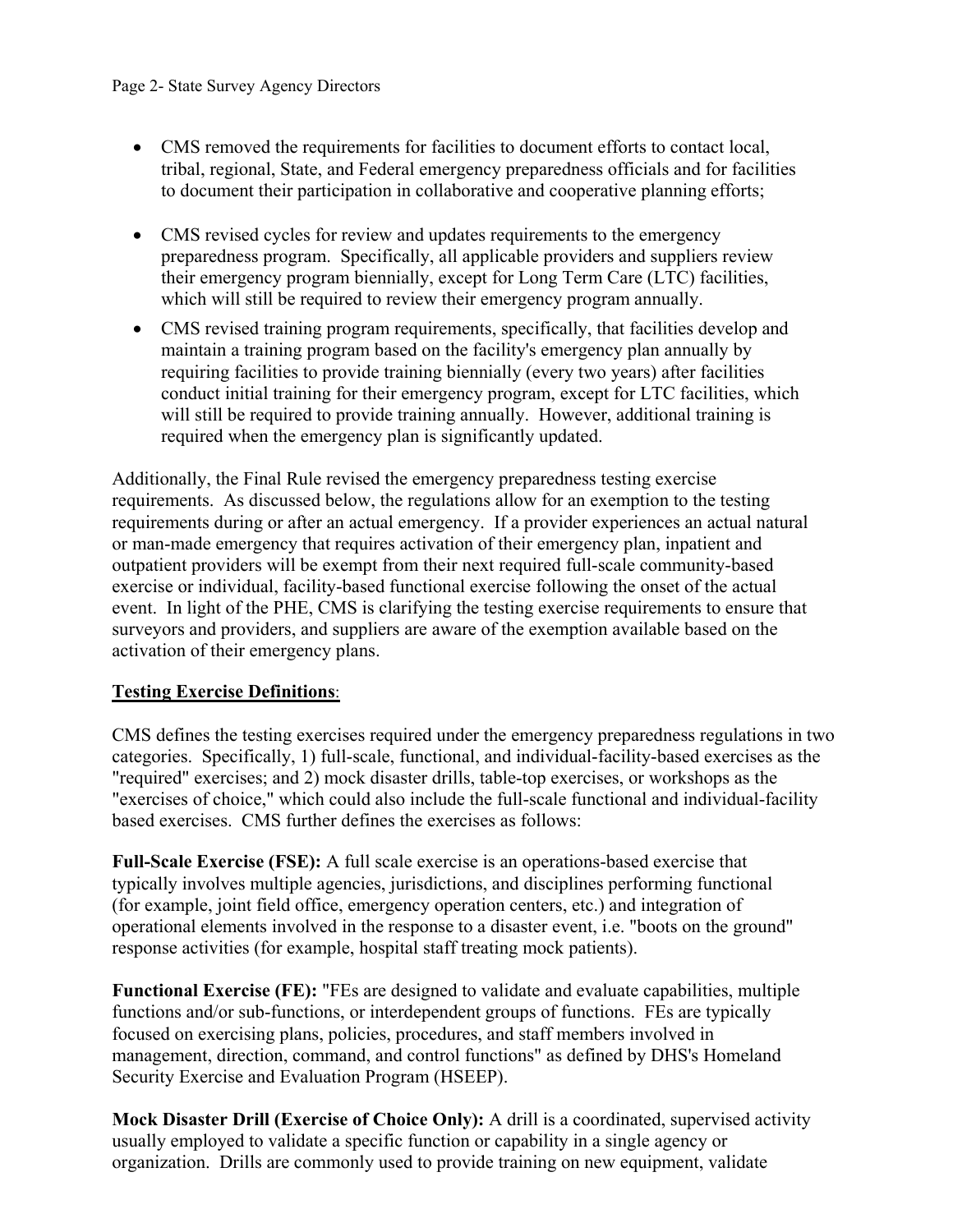establishing a community- designated disaster-receiving center or shelter. Drills can also be required, or to reinforce best practices. A drill is useful as a stand-alone tool, but a series of drills can be used to prepare several organizations to collaborate in an FSE. procedures, or practice and maintain current skills. For example, drills may be appropriate for used to determine if plans can be executed as designed, to assess whether more training is

 personnel discussing simulated scenarios in an informal setting. TTXs can be used to assess **Table-top Exercise (TTX) (Exercise of Choice Only):** A table-top exercise involves key plans, policies, and procedures. A table-top exercise is a discussion-based exercise that involves senior staff, elected or appointed officials, and other key decision making personnel in a group discussion centered on a hypothetical scenario. TTXs can be used to assess plans, policies, and procedures without deploying resources.

**Workshop (Exercise of Choice Only):** A workshop, for the purposes of this guidance, is a planning meeting/workshop, which establishes the strategy and structure for an exercise program as defined in HSEEP guidelines.

# **Changes Specific to Testing Exercise Requirements**

 workshops as an exercise of choice. However these providers are still required to conduct **For providers of inpatient services:** The testing exercises were expanded to include two emergency preparedness testing exercises annually.

*Inpatient providers and suppliers include:* Inpatient hospice facilities, Psychiatric Residential Treatment Facilities (PRTFs), hospitals, long-term care (LTCs) facilities, Intermediate Care Facilities for Individuals with Intellectual Disabilities (ICFs/IIDs), and Critical Access Hospitals (CAHs).

 an individual facility-based functional exercise every other year. In the opposite years off the which may include either a community-based full-scale exercise (if available), an individual, facility-based functional exercise, a drill, or a table-top exercise or workshop that includes a **For providers of outpatient services:** These providers must continue to test their program annually, by participating in a community-based full-scale exercise (if available) or conduct full- scale exercise, the providers are required to conduct a testing exercise of their choice, group discussion led by a facilitator.

 *Outpatient providers and suppliers include:* Ambulatory Surgical Centers (ASCs), Pathology Services), Community Mental Health Clinics (CMHCs), Organ Procurement freestanding/home-based hospice, Program for the All-Inclusive Care for the Elderly (PACE), Home Health Agencies (HHAs), Comprehensive Outpatient Rehabilitation Facilities (CORFs), Organizations (which include Clinics, Rehabilitation Agencies, and Public Health Agencies as Providers of Outpatient Physical Therapy and Speech-Language Organizations (OPOs), Rural Health Clinics (RHCs), Federally Qualified Health Centers (FQHCs), and End-Stage Renal Disease (ESRD) facilities.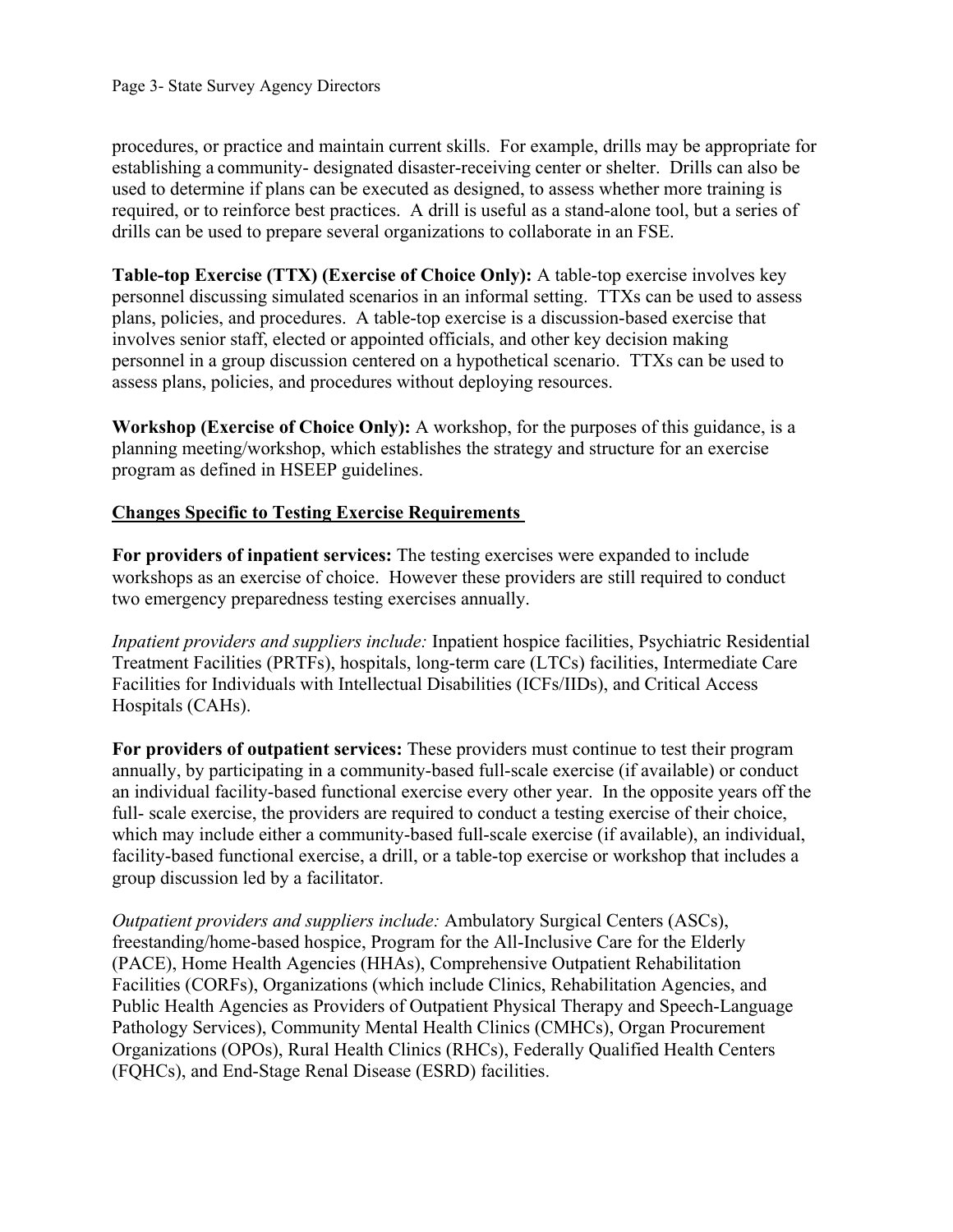## **Exemption Based on Actual Natural or Man-made Emergency**

 address surge and coordinate response activities. **Facilities that activate their emergency plans are exempt from the next required full-scale community-based or individual, facility-based functional exercise.** Facilities must be able to demonstrate, through written The emergency preparedness regulations allow an exemption for providers or suppliers that experience a natural or man-made event requiring activation of their emergency plan. On Friday, March 13, 2020, the President declared a national emergency due to COVID-19 and subsequently many providers and suppliers have activated their emergency plans in order to documentation, that they activated their program due to the emergency.

 facility-based functional exercise). For the "exercise of choice," facilities must conduct CMS requires facilities to conduct an exercise of choice annually for inpatient providers and every two years for outpatient providers (opposite the year of the full-scale or one of the testing exercises below:

- Another full-scale exercise;
- Individual-facility-based functional exercise;
- Mock disaster drill; or
- A table-top exercise or workshop.

 response to COVID-19. This may include but is not limited to, discussions surrounding availability of personal protective equipment (PPE); isolation and quarantine areas for Facilities may choose to conduct a table-top exercise (TTX) which could assess the facility's screening patients; or any other activities implemented during the activation of the emergency plan. The emergency preparedness provisions require that facilities assess and update their emergency program as needed.

 Therefore, lessons learned and challenges identified in the TTX may allow a facility to adjust its plans accordingly.

 cycle. The exercise cycle is determined by the facility (e.g. calendar year, fiscal year or CMS recognizes many facilities are still operating under disaster/emergency conditions during the PHE, i.e., under an activated emergency plan. We are therefore providing additional guidance for inpatient *and outpatient* providers/suppliers, consistent with the exemption authorized by the EP regulations. This exemption applies to the next required full-scale exercise only, not the exercise of choice, based on the facility's 12-month exercise another 12-month timeframe).

 The updated guidance only applies if a facility is still currently operating under its activated emergency plan *or reactivated its emergency plan for COVID-19 in 2021 or 2022*. Facilities which have resumed normal operating status (not under their activated emergency plans) *are required to conduct their testing exercises based on the regulatory requirements for their specific provider or supplier type. This guidance provides clarifications on testing exemptions for those providers/suppliers who continue to operate under their activated emergency plan and those which may have reactivated their emergency plans for COVID-19. This guidance will also apply for any subsequent 12-month cycles in the future, in the event facilities continue to operate under their activated emergency plans for COVID-19 response activities.*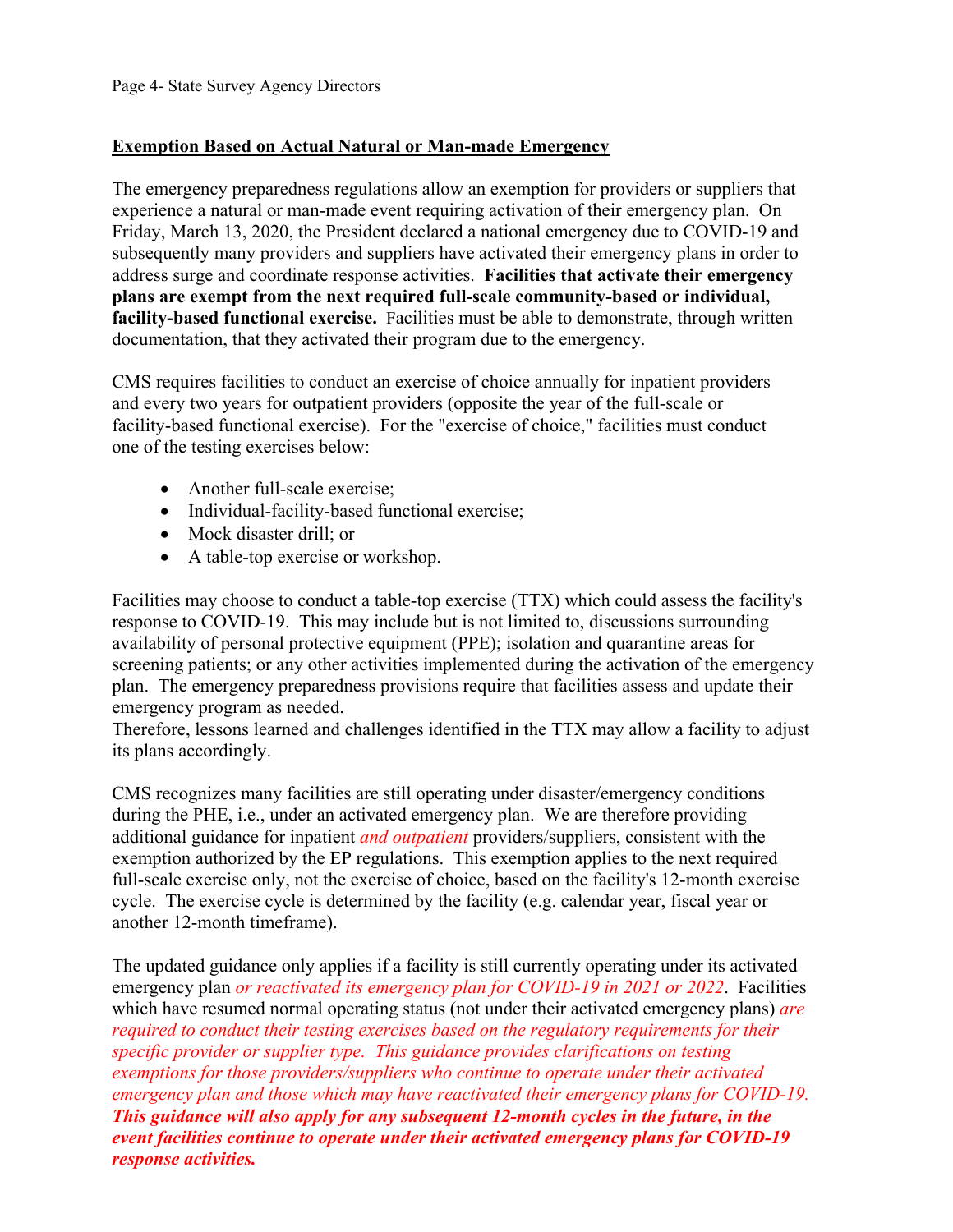**For Inpatient Providers and Suppliers:** If the facility is still operating under its currently activated emergency plan *during its specified 12-month cycle of testing exercises*, any currentlyactivated emergency plan will be recognized by surveyors as having met the full-scale exercise requirement for *that 12-month cycle.* 

 status, the inpatient provider/supplier is expected to complete its required full-scale exercise, If the facility claimed the full-scale exercise exemption in 2020 *and 2021* based on its activated emergency plan *for COVID-19 response* and has since resumed normal operating unless it has reactivated its emergency plan for an actual emergency during its 12-month cycle for 202*2*.

 *since resumed normal operating status, the outpatient provider/supplier is expected to*  **For Outpatient Providers**: *If the facility claimed the full-scale exercise exemption in 2020 based on its activated emergency plan for COVID-19 response and has since resumed normal operating status, the outpatient provider/supplier is expected to complete its required full-scale exercise in 2022, unless it has reactivated its emergency plan for an actual emergency during its 12-month cycle for 2022. If the facility claimed the full-scale exercise exemption in 2021 based on its activated emergency plan for COVID-19 response and has complete its required full-scale exercise in 2024.* 

### *Individual Facility-Based Exercises & Important Reminders*

Testing exemptions apply only for the next-full scale exercises, not any exercises of choice.  *Testing exemptions apply only for the next-full scale exercises, not any exercises of choice. Facilities are expected to continue to conduct all exercises of choice. Additionally, while exercises, if possible. As noted in Appendix Z of the SOM, individual facility-based exercises are community population; facility type and potential surrounding community assets -- i.e., rural participate. We encourage facilities to conduct these exercises to ensure maintaining a high facilities may be continuing to operate under an activated emergency plan for COVID-19 response, we encourage facilities to consider conducting their individual facility-based specific to a facility and its geographic location; dependent patient/resident/client and area versus a large metropolitan area; and do not require state emergency officials to level of preparedness based on the risks identified and to ensure patient safety in emergency events.* 

 *encourages facilities to conduct full-scale or individual facility-based exercises in order to While facilities may claim the exemption if operating under an activated emergency plan, CMS ensure facilities are fully prepared to respond to all emergencies, should they arise.* 

disaster or emergency such as inclement weather. Full-scale exemptions due to an actual *disaster are based on any activation of the emergency plan during the facility's 12-month cycle. We also note that some facilities may be operating under an activated emergency plan for the COVID-19 PHE and are required to activate additional plans or procedures based on another*  Exemptions do not accumulate or carry over to following full-scale exercises. For example, if a *facility was required by their testing cycle to conduct a full-scale exercise in 2022, but is operating under their activated emergency plan in January 2022 for COVID-19 response and faces a winter storm/wildfire, etc. and activates additional protocols under its plan, the exemption for a full-scale exercise will apply to their full-scale exemption in 2022. It would not carry over because the facility was faced with two separate emergency activations.*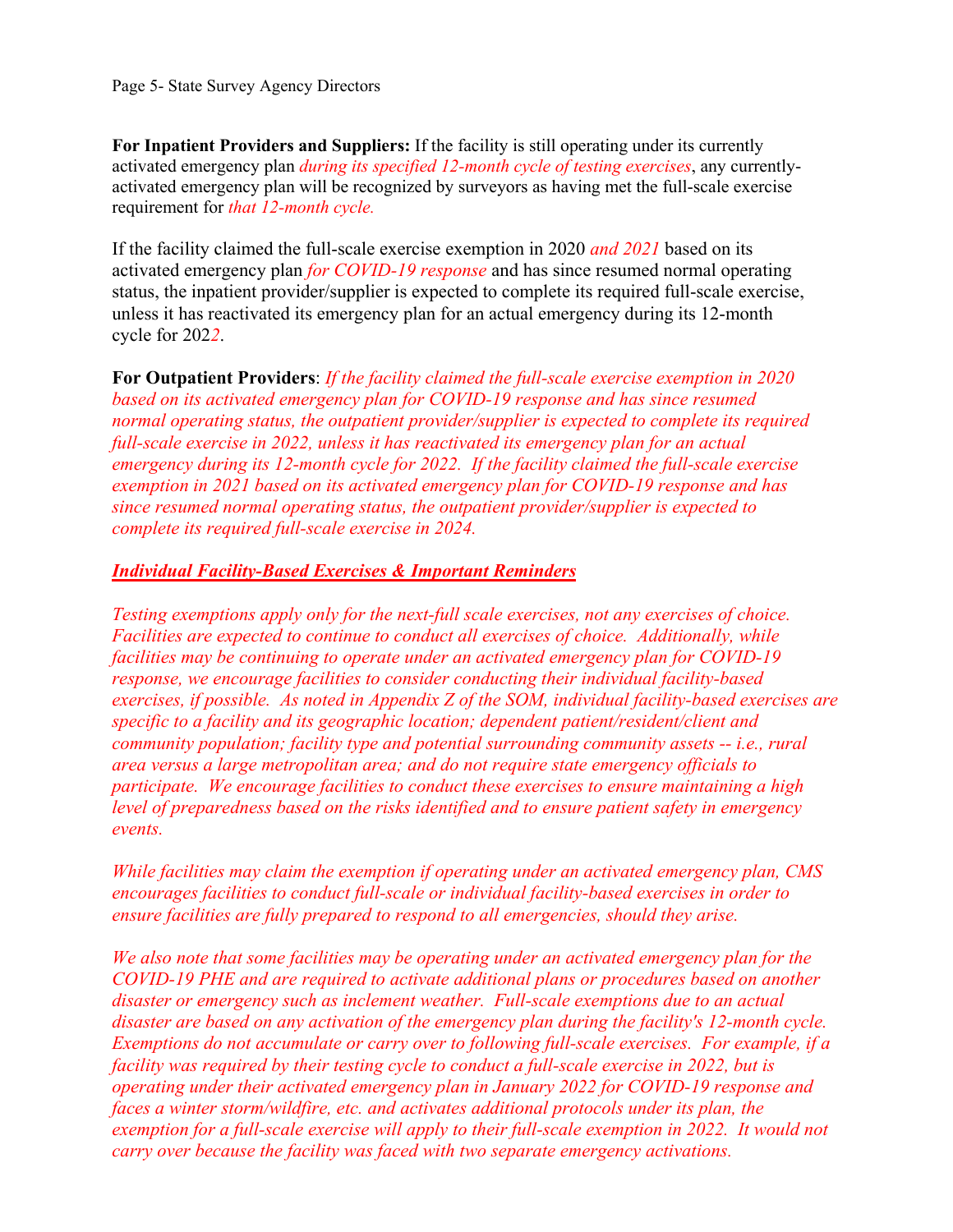Page 6- State Survey Agency Directors

### **Conducting Assessments & Documentation**

As a reminder, all providers and suppliers must continue to analyze their facility's response to and maintain documentation of all drills, table-top exercises, and activation of their emergency plan. This would include documentation showing any revisions to the facility's emergency plan as a result of the after-action review process.

 Further, we note, CMS released the revised State Operations Manual, Appendix Z on March 26, 2021, which is located at *[https://www.cms.gov/Regulations-and-](https://www.cms.gov/Regulations-and-Guidance/Guidance/Manuals/downloads/som107ap_z_emergprep.pdf)[Guidance/Guidance/Manuals/downloads/som107ap\\_z\\_emergprep.pdf](https://www.cms.gov/Regulations-and-Guidance/Guidance/Manuals/downloads/som107ap_z_emergprep.pdf)* 

QSOG\_EmergencyPrep@cms.hhs.gov. **Contact:** Questions about this memorandum should be addressed to

**Effective Date:** Immediately. This policy should be communicated to all survey and certification staff, their managers and the State/Regional Office training coordinators immediately.

> $\sqrt{s}$ David R. Wright

Attachment (s)- Revised Emergency Preparedness Surveyor Worksheet

cc: Survey and Operations Group Management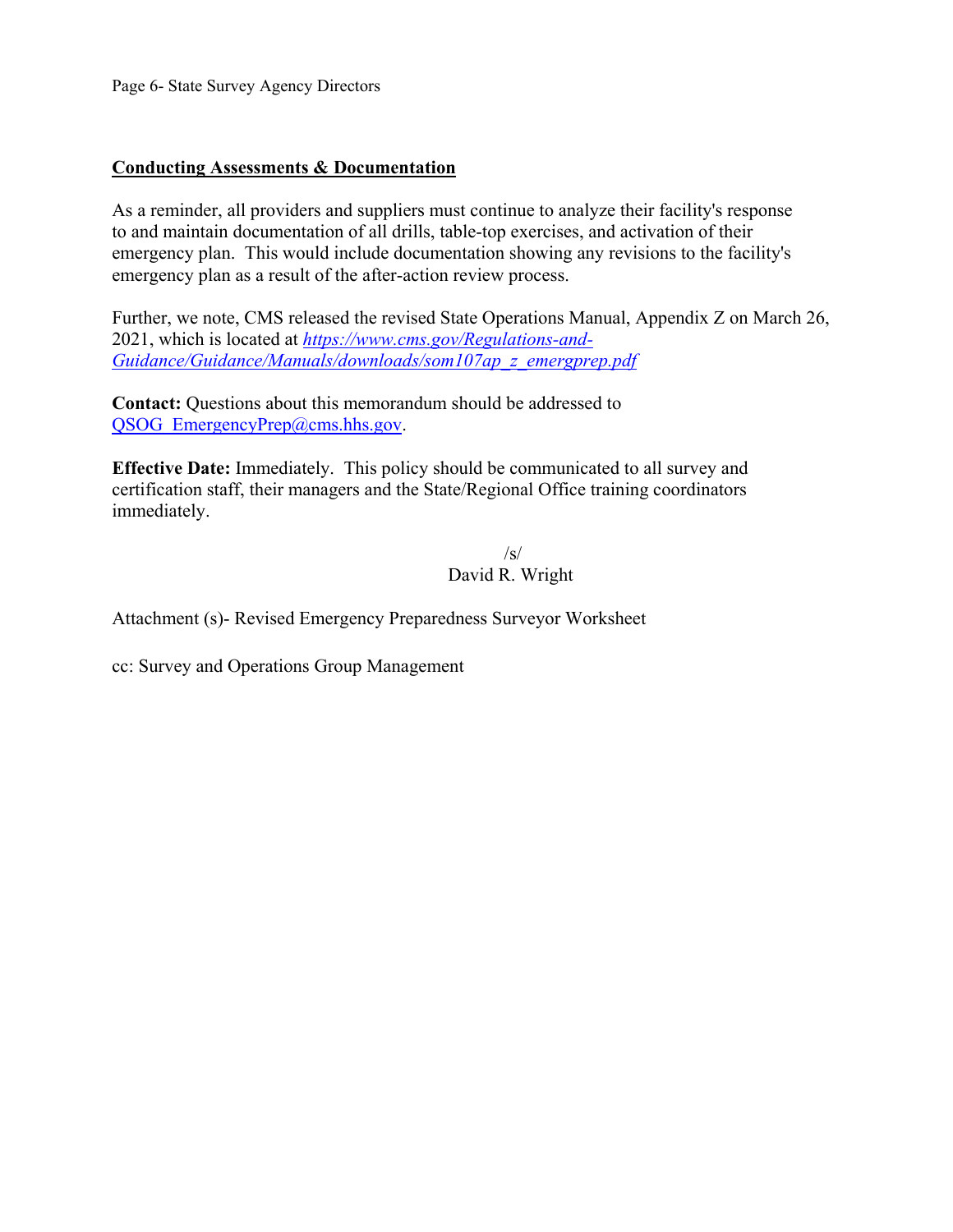# **Emergency Preparedness Surveyor Worksheet Requirements for Surveying for Testing Exercises Standard (d)(2) Exemptions**

 **Purpose:** This worksheet presents guidance relevant to determining compliance with the testing exemption following activation of emergency plans during actual emergency events. We note that the testing requirements changed for inpatient and outpatient providers with the *Medicare and Medicaid Programs; Regulatory Provisions To Promote Program Efficiency, Transparency, and Burden Reduction; Fire Safety Requirements for Certain Dialysis Facilities; Hospital and Critical Access Hospital (CAH) Changes To Promote Innovation, Flexibility, and Improvement in Patient Care* Final Rule published on September 30, 2019 [\(https://www.govinfo.gov/content/pkg/FR-2019-09-30/pdf/2019-20736.pdf\)](https://www.govinfo.gov/content/pkg/FR-2019-09-30/pdf/2019-20736.pdf).

# **Requirement for Outpatient Providers**

**Requirement & Guidance:** Outpatient providers must conduct a full-scale exercise (or individual facility-based exercise when a full-scale is not available) every 2 years pursuant to standard (d)(2) of their respective "Emergency Preparedness" regulation and in opposite years conduct any one of the "exercises of choice," which include another full-scale or individual facility-based functional exercise, table top exercise, workshop, or mock drill.

 documentation, that they activated their emergency plan. **The Exemption Clause**: In the event a facility activates its emergency plan due to an actual emergency, the outpatient provider would be exempt from engaging in its **next required**  community-based full-scale exercise or individual facility-based functional exercise following the onset of the emergency event. Facilities must be able to demonstrate, through written

### **Outpatient Provider Scenarios**

**Scenario #1.** Facility X conducted a full-scale exercise in January 2019 and a table-top exercise for January 2020 (opposite year). In March 2020, Facility X activates its emergency preparedness plan due to the COVID-19 Public Health Emergency (PHE).

When must the facility conduct its next required full-scale exercise? What is the exemption based on the requirements?

**Answer**: The facility is exempt from the next scheduled exercise (January 2021 full-scale exercise). It would then be required to complete their opposite year exercise of choice by January 2022.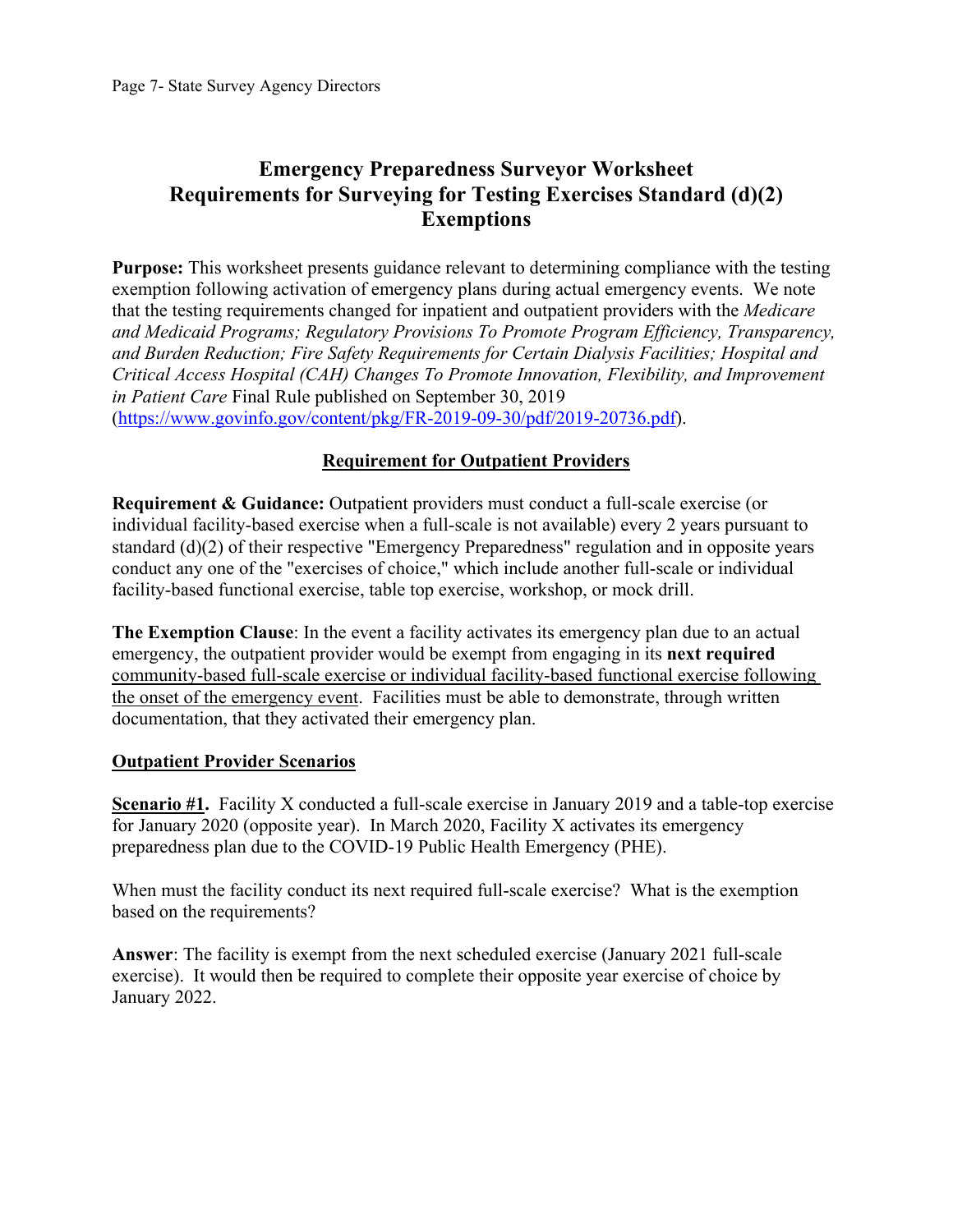

**Scenario #2.** Facility Y conducted a table top exercise in January 2019 as the exercise of choice and conducted a full-scale exercise in January 2020. In March 2020, Facility Y activates its emergency preparedness program due to the COVID-19 PHE.

 based on the requirements? When must the facility conduct its next required full-scale exercise? What is the exemption

**Answer**: The facility is exempt from the January 2022 full-scale exercise for that "annual year". However, the facility must conduct its exercise of choice by January 2021, and again in January 2023.



 It is scheduled to conduct a full-scale exercise in June 2020. In March 2020, Facility Z activates **Scenario #3.** Facility Z conducted a table-top exercise in June 2019 (based on its annual cycle). its emergency preparedness program due to the COVID-19 PHE.

When must the facility conduct its next required full-scale exercise? What is the exemption based on the requirements?

**Answer**: The facility is exempt from the June 2020 scheduled full-scale exercise for that "annual year" and is required to complete an exercise of choice in June 2021, and a following full-scale exercise in June 2022. It is exempt from its **next required** full-scale or individual facility-based exercise which would have been in June 2020.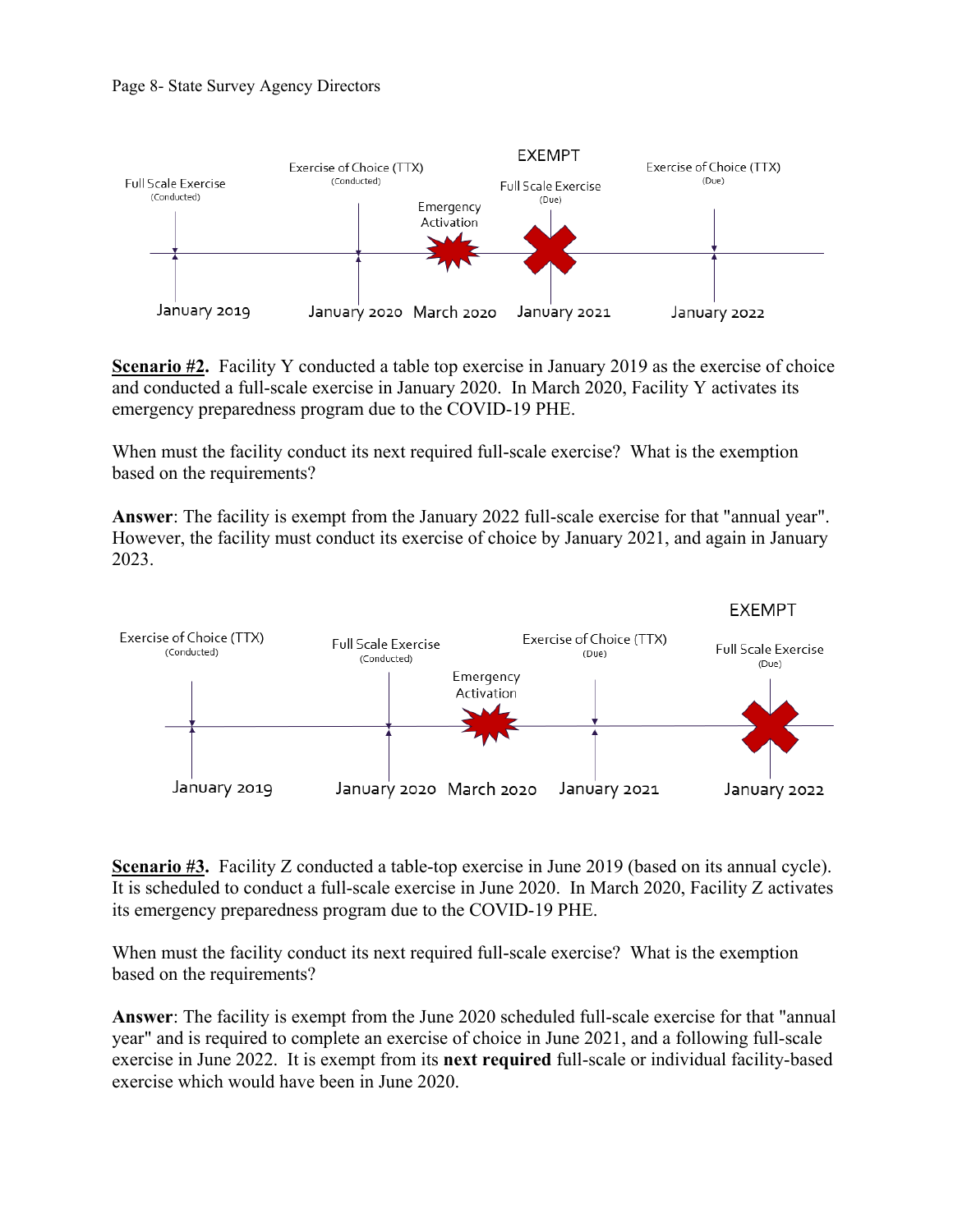

 *It is scheduled to conduct a full-scale exercise in June 2020. In March 2020, Facility Z activates Scenario #4. Facility Z conducted a table-top exercise in June 2019 (based on its annual cycle). its emergency preparedness program due to the COVID-19 PHE. The facility conducts its required exercise of choice in June 2021.As of March 2022, the facility continued to operate under an activated emergency plan.* 

When must the facility conduct its next required full-scale exercise? What is the exemption *based on the requirements?* 

*Answer: The facility is exempt from the June 2020 scheduled full-scale exercise for that "annual year" and is required to complete an exercise of choice in June 2021, and a following full-scale exercise in June 2022. It is exempt from its next required full-scale or individual facility-based exercise which would have been in June 2020. However, since the facility is continuing to operate under its activated emergency plan in early 2022, the facility is exempt from the fullscale exercise in June 2022.* 



#### **Survey Steps for Determining Use of the Exemption Clause:**

- Determine the facility's annual cycle.
- For outpatient providers, ensure the facility has conducted one full-scale/functional exercise within the 12-month period followed by an exercise of choice on opposite years, dependent on the scenarios above.
- based on the scheduled next-required full-scale exercise, not the exercise of choice. • Ask the facility to describe the exemption to ensure understanding that exemption is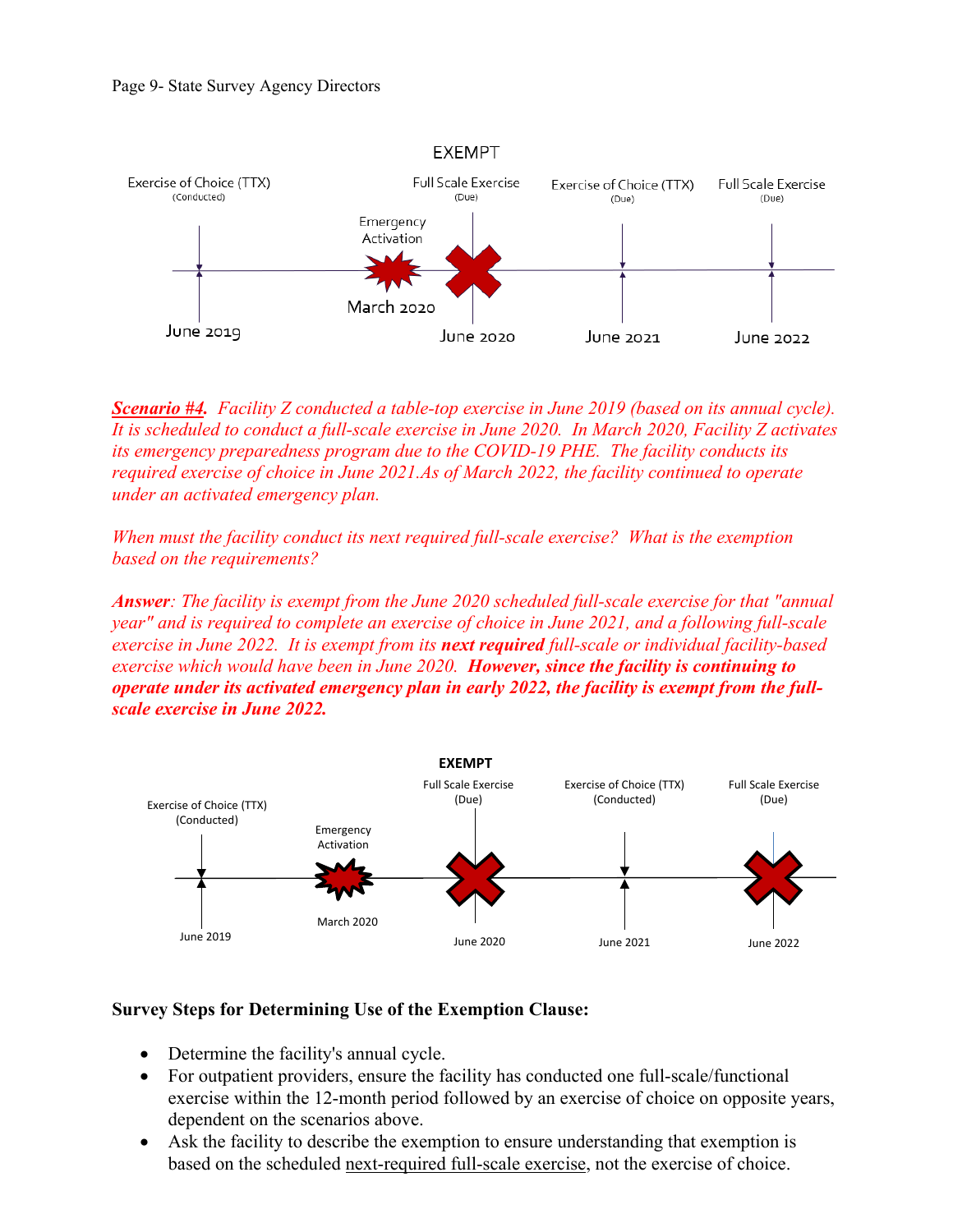- • Verify documentation evidence that the facility activated its emergency plan (in order to determine whether the testing exemption is acceptable for use). Documentation may include, but is not limited to, the following:
	- o Notice of activation to staff via electronic systems (alerts);
	- o Proof of patient transfers and changes in daily operations based on the emergency;
	- o Initiation of additional safety protocols, for example, mandate for use of personal protective equipment (PPE) for staff, visitors and patients as applicable;
	- o Coordination with state and local emergency officials;
	- o Minutes of board/facility meetings;
	- o 1135 Waiver (individual or use of blanket flexibilities); or,
	- o Incident command system related reports, such as situation reports or incident action plans.
- Determine, based on the above examples, whether the facility is compliant with the exemption clause and has conducted the appropriate required exercises.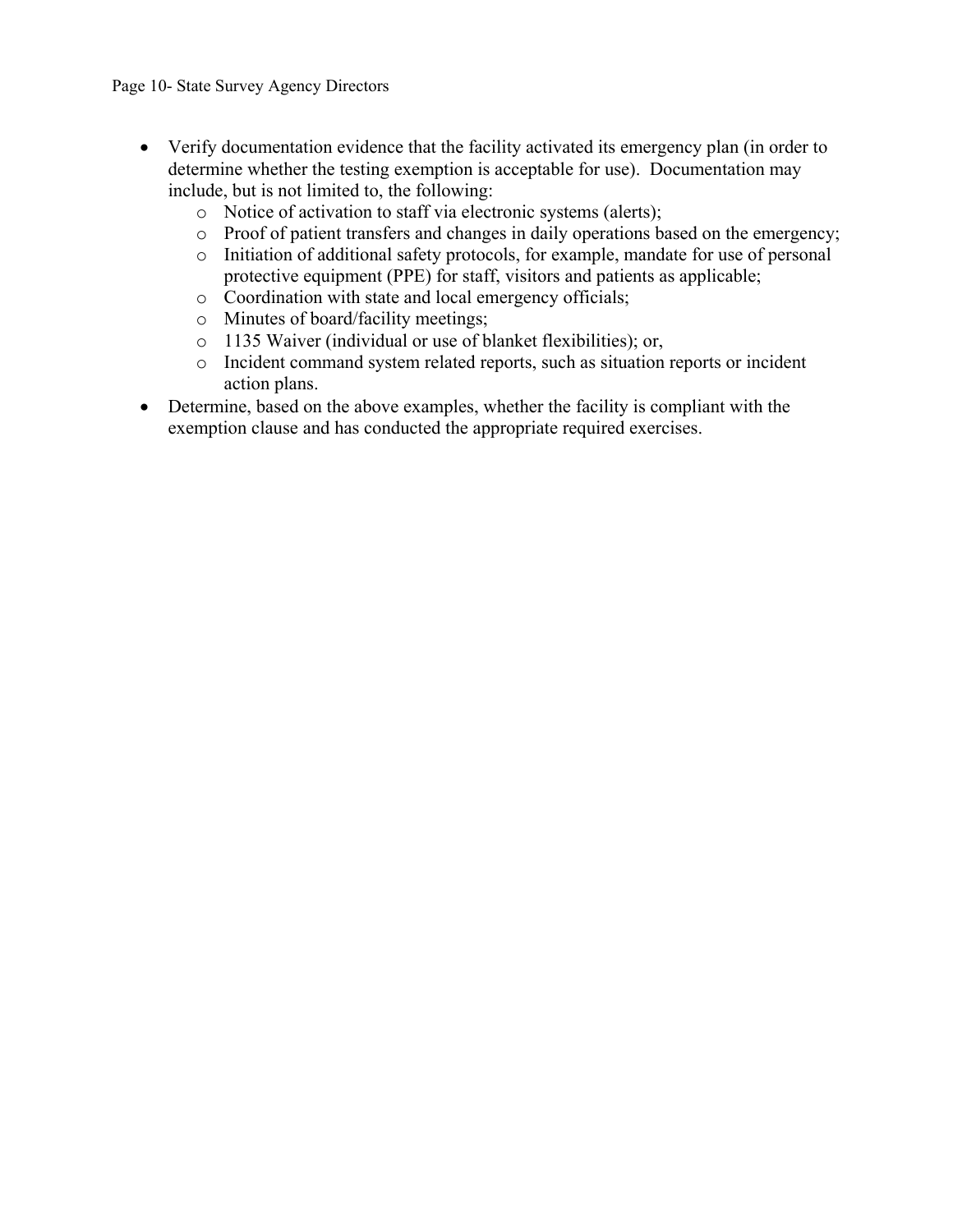# **Requirement for Inpatient Providers**

**Requirement & Guidance:** Inpatient providers must conduct a full-scale exercise (or individual facility-based exercise when a full-scale is not available) annually pursuant to standard (d)(2) of their respective "Emergency Preparedness" regulation, and also conduct any one exercise of the "exercises of choice" which include another full-scale or individual facility-based exercise, table top exercise, workshop or mock drill annually.

**The Exemption Clause**: In the event a facility activates its emergency program due to an actual emergency, the inpatient provider would be exempt from engaging in its **next required** communitybased full-scale exercise or individual facility-based exercise following the onset of the emergency event. Facilities must be able to demonstrate through written documentation, that they activated their program due to the emergency.

# **Inpatient Provider Scenarios**

 (PHE). *The facility has resumed normal operating status and is no longer under an activated*  **Scenario #1.** Facility X conducted a full-scale exercise in January 2019 and a table-top exercise as their exercise of choice in November 2019. It also conducted another full-scale exercise in January 2020, and is scheduled to conduct its workshop in November 2020. In March 2020, Facility X activates its emergency preparedness program due to the COVID-19 Public Health Emergency *emergency plan as of December 2021.* 

When must the facility conduct its next required full-scale exercise? What is the exemption based on the requirements?

**Answer**: Since the facility already conducted its full-scale requirement for 2020, it is only required to conduct the scheduled workshop for November 2020. The facility is exempt from its next required full-scale, in January 2021. However, the facility *was expected to* complete an exercise of choice by November 2021. *Since the facility is no longer operating under its activated emergency plan, the facility would resume its normal cycle. The facility would conduct its next full-scale exercise in January 2022 and an exercise of choice in November 2022.* 



 activates its emergency preparedness program due to the COVID-19 PHE. *As of 2021, the facility*  **Scenario #2.** Facility Y conducted a table-top exercise in January 2020 as the exercise of choice and is scheduled to conduct its full-scale exercise in November 2020. In March 2020, Facility Y *has returned to normal operating status (e.g. no longer operating under an activated emergency*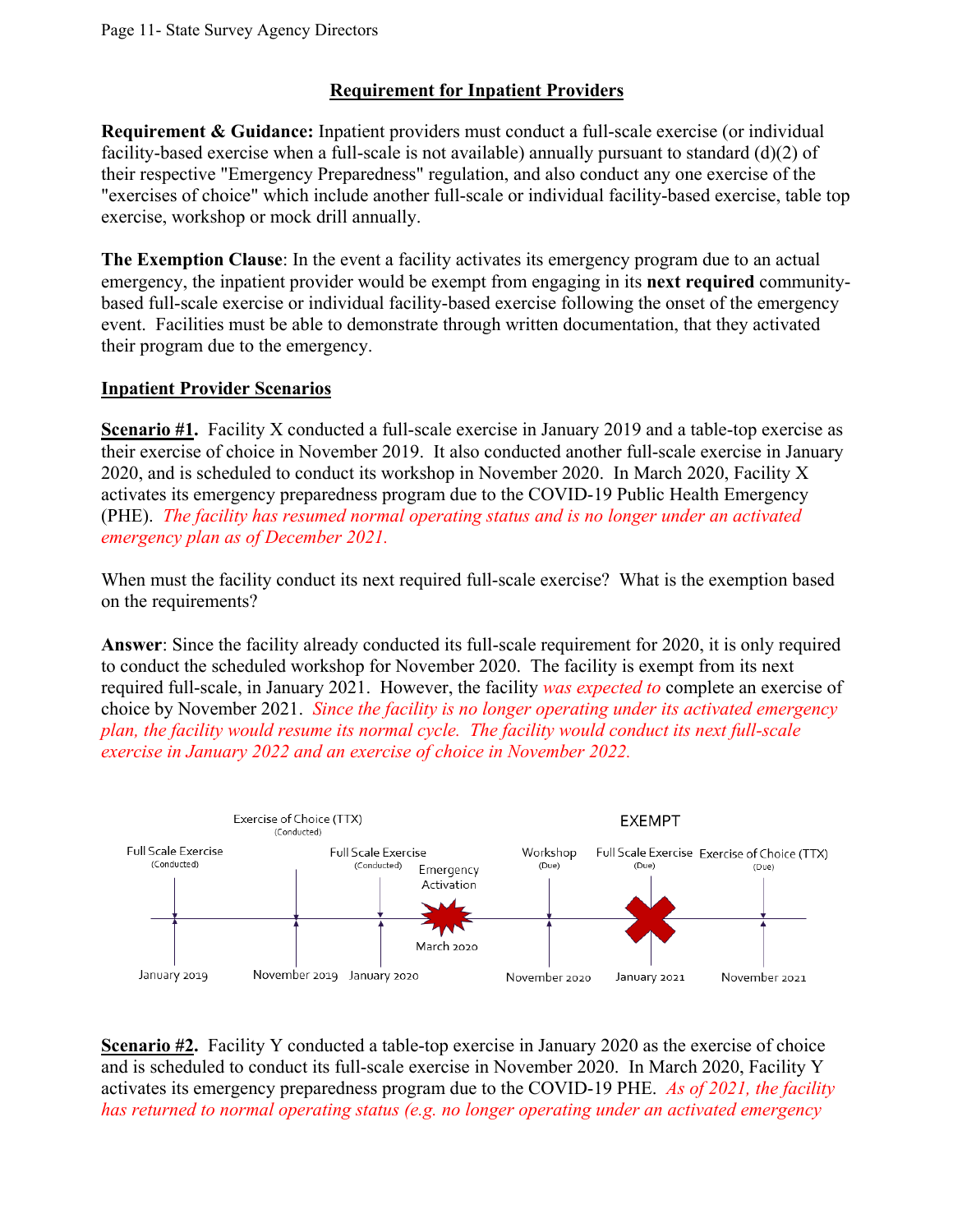## *program).*

When must the facility conduct its next required full-scale exercise? What is the exemption based on the requirements?

 *operations, the facility is required to conduct the full-scale exercise in November 2021, and the*  **Answer**: The facility is exempt from the November 2020 scheduled full-scale exercise for that "annual year". However, the facility must conduct both the full-scale and exercise of choice in 2021 based on its defined cycle (January 2021 and November 2021). *Since the facility resumed normal exercise of choice in January 2022.* 



 *The facility continues to operate under its activated emergency plan during its 2021 exercise Scenario #3. Facility Y conducted a table-top exercise in January 2020 as their exercise of choice and was exempt from its scheduled full-scale exercise in November 2020 due to the activation of its emergency plan as a result of the COVID-19 PHE (that began in March 2020). cycle (due to continued surge of COVID-19 in their local area).* 

*When must the facility conduct its next required full-scale exercise?* 



 *Answer: If the facility is still operating under its activated emergency plan, any currentlyactivated emergency plan will be recognized by surveyors as having met the full-scale exercise requirement for 2021 and 2022. The facility would continue to conduct its exercises of choice in January 2021 and January 2022.*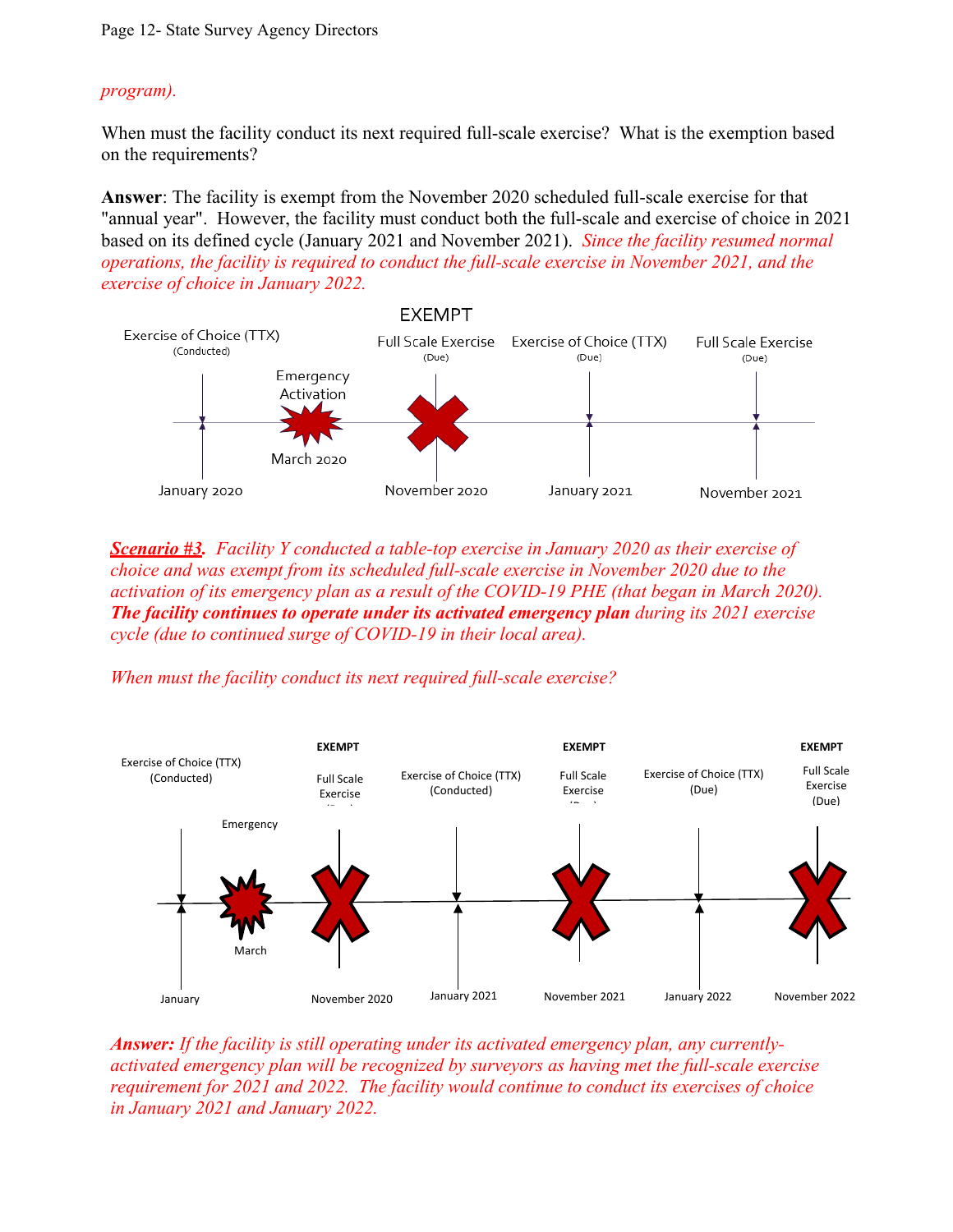*Scenario #4. Facility Y conducted a table-top exercise in January 2020 as the exercise of choice and was exempt from its scheduled full-scale exercise in November 2020 due to the activation of its emergency plan as a result of the COVID-19 PHE (that began in March 2020). The facility resumed normal operations in March 2021 and is no longer operating under activation of its emergency plan.* 

*When must the facility conduct its next required full-scale exercise?* 



 *Answer: Since the facility is no longer under its activated emergency plan and did not reactivate from the November 2022 full-scale exercise, but would need to conduct the exercise of choice in its emergency plan during that same 12-month cycle, the facility is required to conduct its next full-scale exercise or individual facility-based exercise when it is due. The facility would be required to resume the 12-month exercise cycle and the next required full-scale exercise would be due in November 2021 in this example. In the event the facility reactivated its emergency plan in 2022 for the COVID-19 PHE or any other emergency or disaster, the facility would be exempt January 2022.* 

### **Survey Steps for Determining Use of the Exemption Clause:**

- Determine the facility's annual cycle.
- 12-month period, dependent on the scenarios above. *Since the COVID-19 PHE is ongoing (over a 12-month period), CMS is clarifying that the inpatient provider/supplier is exempt*  • For inpatient providers, ensure the facility has conducted two required exercises within the *from the 2021 and 2022 full-scale exercises so long as it is still currently operating under an activated emergency plan or has reactivated its plan at the onset of its 12-month cycle period (exercise cycle).*
- on the scheduled next-required full-scale exercise, not the exercise of choice. • Ask the facility to describe the exemption to ensure understanding that exemption is based
- • Verify documentation evidence that the facility activated its emergency plan in order to but is not limited to, the following: determine whether the testing exemption is acceptable for use. Documentation may include,
	- o Notice of activation to staff via electronic systems (alerts);